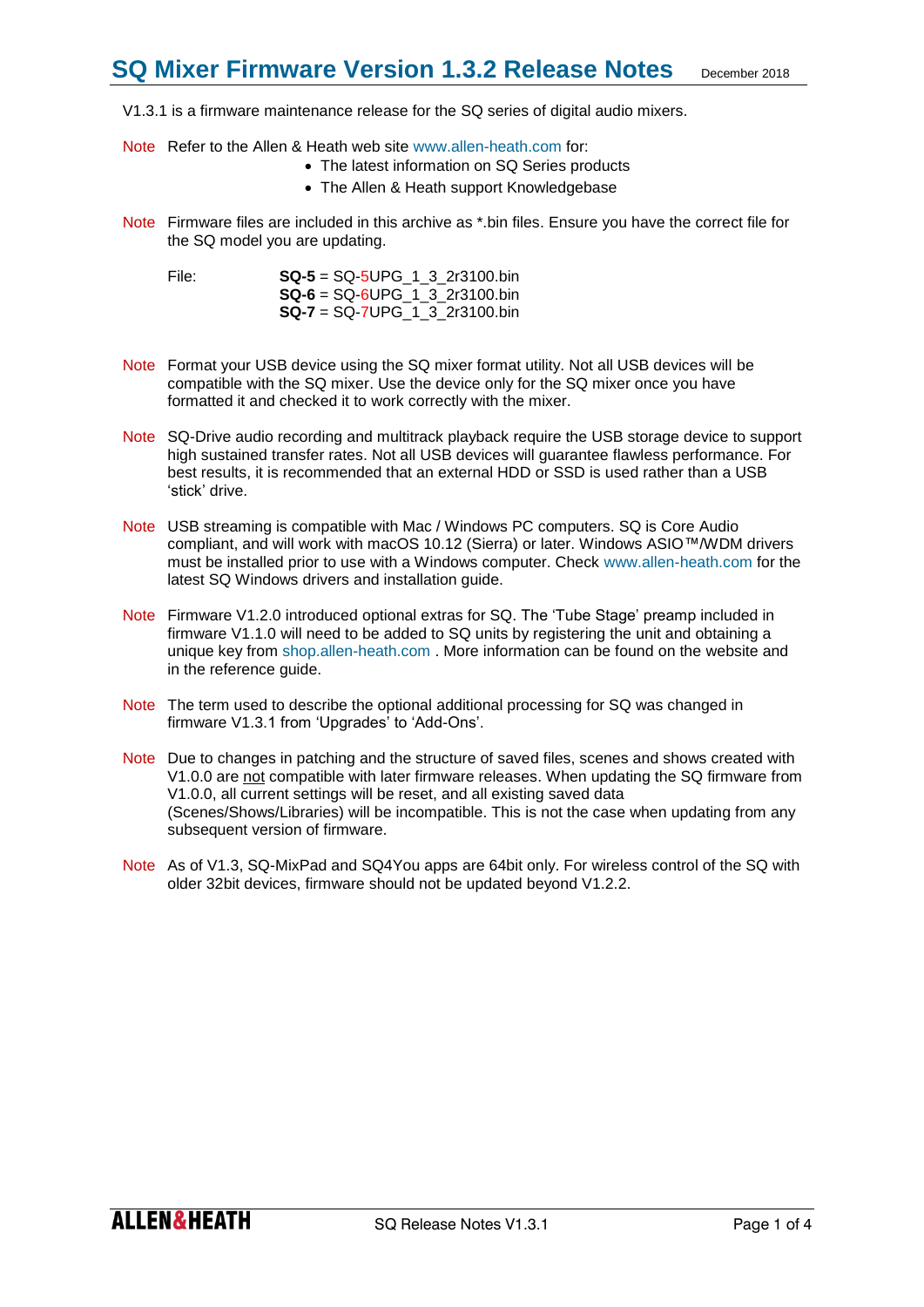## **Issues fixed:**

ID-1280: Incorrect skins displayed for the two units of DEEP compressor 'Peak Limiter 76'.

## **Known Issues – SQ-Drive:**

Loss of power or unplugging a device during multi-track or stereo record may result in the current recording being lost.

### **Known issues – Firmware update whilst connected via USB-B:**

When connected via USB-B, SQ may not install firmware correctly from a USB device. Disconnect the USB cable before attempting an update.

#### **Known issues – Firmware update does not install on both images:**

The SQ has a main image and back-up image for stability and redundancy. If an update has been carried out, and the SQ boots into an older firmware, the update should be carried out again to ensure both images are running the same version.

#### **Known issues – Audio not passing when attempting to load an unavailable upgrade:**

When loading a show which uses upgrades not available in the installed firmware, a default processing unit will be loaded, but audio will not pass until the processing has been switched out. This can happen when a show saved on newer firmware is loaded into an SQ running older firmware.

### **Known issues – Incorrect sync with MixPad when Mixer Config is changed:**

Adjusting the Mixer Config on the desk will cause issues in the SQ-MixPad I/O Patch screen until the app has been disconnected and reconnected. For this reason, SQ-MixPad should only be connected after Mixer Config settings have been applied at the desk.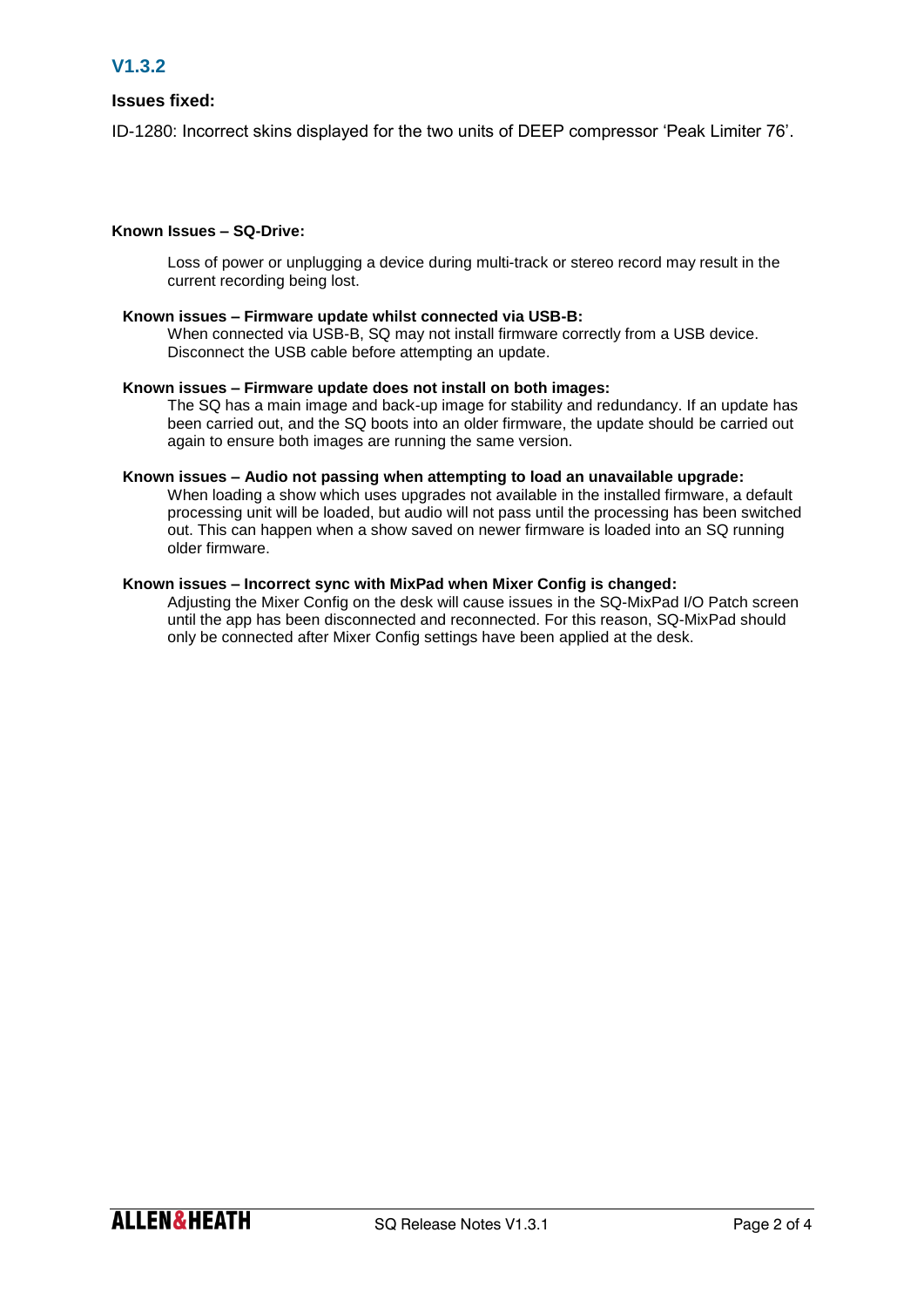# **Previous Versions**

#### **V1.3.1** Maintenance release

- SQ-MixPad additions Control of DEEP compressor and GEQ plug-ins.
- ID-955: Fixed intermittent distortion on USB-B streaming on known systems with issues.
- ID-351: Reduced chance of dropout on USB-B streaming when using xHCI controllers.
- ID-730: Improved network buffer behaviour to better deal with bad connections to devices.
- ID-749: Reduced chance of desk freeze due to bad device connection on network.
- ID-1256: SQ-Drive Multitrack and stereo playback meters display only on the relevant SQ-Drive playback window.
- ID-1247: SQ-Drive Fixes for intermittent distortion on multitrack recordings.
- ID-1254: SQ-Drive Loading a multitrack for playback no longer causes issues with stereo playback.
- ID-1255: SQ-Drive Fixed issue where multitrack recording could stop seconds before the end of the file.
- ID-1203: DEEP Tube Stage Preamp metering now displays correctly when switching between stereo and mono channels.
- ID-1238: Solved issue with GUI layers being displayed out of sequence on screen.
- ID-1244: Solved issue where channels strips could display incorrectly when selecting mixes.
- ID-1252: Solved issue where channel name could be applied to incorrect channel when switching layers.

## **V1.3.0** Feature release

- Support of SLink and Waves cards added
- Support for DX164-W added
- New add-ons available: DEEP 16T, 16VU, Mighty, Opto and Peak Limiter 76 compressors. Proportional, DiGi and Hybrid GEQ's.
- New Listen bus with patchable outputs
- Master fader 'Listen Level' mode
- Reset Mix Settings roles
- Tie Line patching
- **Input Patch Libraries**
- External In to PAFL
- Patchable PAFL output
- User permissions
- Compressor 'Ducker Mode' added
- Extra Soft Rotary options including MIDI, assignable Soft Rotary key functions, plus the addition of displayed values and display using the 'View' key
- Touch and drag control of PEQ
- SQ-MixPad additions User permissions, I/O Patching, FX parameter and SigGen control.
- ID-1002: USB drives with file systems other than FAT can now be formatted by the SQ mixer.
- ID-831: SQ-Drive extended file type support for .wav files.
- ID-1007: SQ-Drive added error reporting for drive faults and invalid formats.
- ID-222: Improved/increased touch areas for on-screen buttons and parameters.
- ID-914: AMM strip colour matches channel colour.
- ID-384: SQ-Drive faster show storage.
- ID-930: AMM Scene Safe icon could be incorrect after reboot.
- ID-932: Audio present on left side of a stereo output when setting output balance to hard right.
- ID-925: Scale and acceleration of Soft Rotary controls improved.
- ID-919: Stereo playback from SQ Drive could occasionally become distorted after a Show recall or power cycle.
- ID-454: PAFL Follow Mix behaviour corrected when changing the setting after selecting a mix to PAFL.
- ID-1108: Signal on SLink channels 17-24 could have reduced level when in dSnake mode.
- ID-1114: SQ-Drive corrected stop button and seek position behaviour when stopped.
- ID-1035: SQ-Drive corrected seek position behaviour during playback.
- ID-1021: SQ-Drive correctly display elapsed and remaining times whilst paused.
- ID-1032: SQ-Drive continue track playback whilst a new track is selected.
- ID-466: SQ-Drive multiple improvements including wrap-around (play all) behaviour, current track display, and appearance of controls.
- ID-772: USB source now correctly stored with show.
- ID-606: Soft Rotary displays now correctly update when changing names.
- ID-479: LF and HF Width rotary control now updates illumination correctly to show when shelf mode has been engaged or disengaged.
- ID-641: Corrected Soft Rotary key illumination when used for Pad or Polarity.
- ID-921: Soft Rotary set to main level has persistent display when no channel is selected.